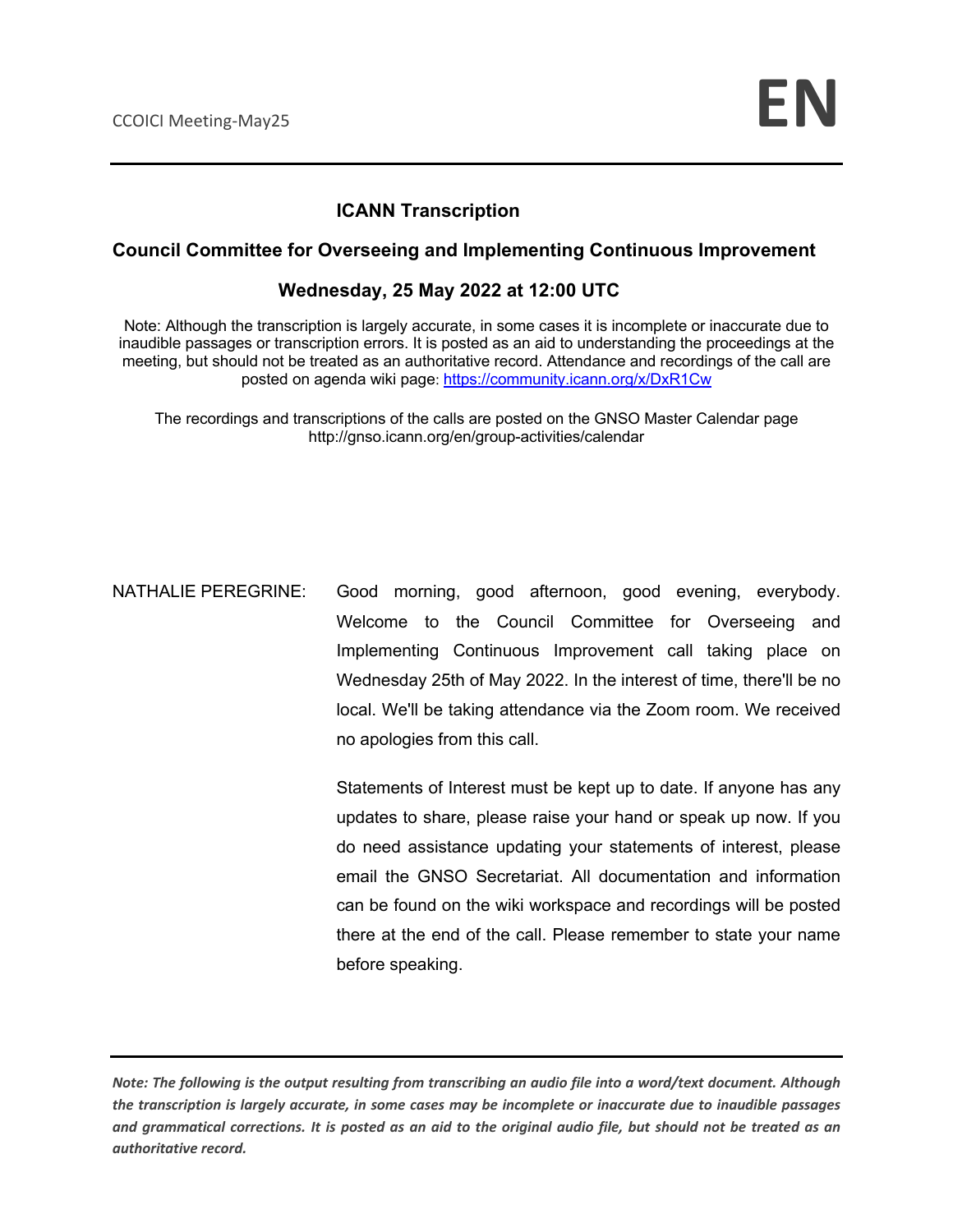As a reminder, those who take part in the ICANN multistakeholder process are to comply with the expected standards of behavior. Thank you ever so much. And over to our chair, Olga Cavalli.

OLGA CAVALLI: Thank you very much, Natalie, Good afternoon from Belgium, I'm visiting my son who lives here in Belgium. So I'm in the same time zone of most of those of you in the call. And thanks for being with us this midday, and morning, evening, afternoon for those who are away from here.

> So the agenda is pretty much the same as before. We will continue with the work that we have been doing. We have a table with the workplan status. And as you can see, we are adding more greens in the table, luckily, in column Z. And the idea is to work on the revision of the recommendation 2 guidelines for good faith conduct.

> And remind please the different status designations. You can see them in the agenda that was sent yesterday and also you can see them on the screen. I won't read it. You can just take a look at them, complete, partially complete, action decision, required, not applicable for action, implementation planned, implementation ongoing, and won't be implemented.

> So any comments about the agenda, any suggestions of changes or edits? Nothing in that chair, no hands. So I will ask my dear colleagues, Ariel or Marika who would like to continue with our revision.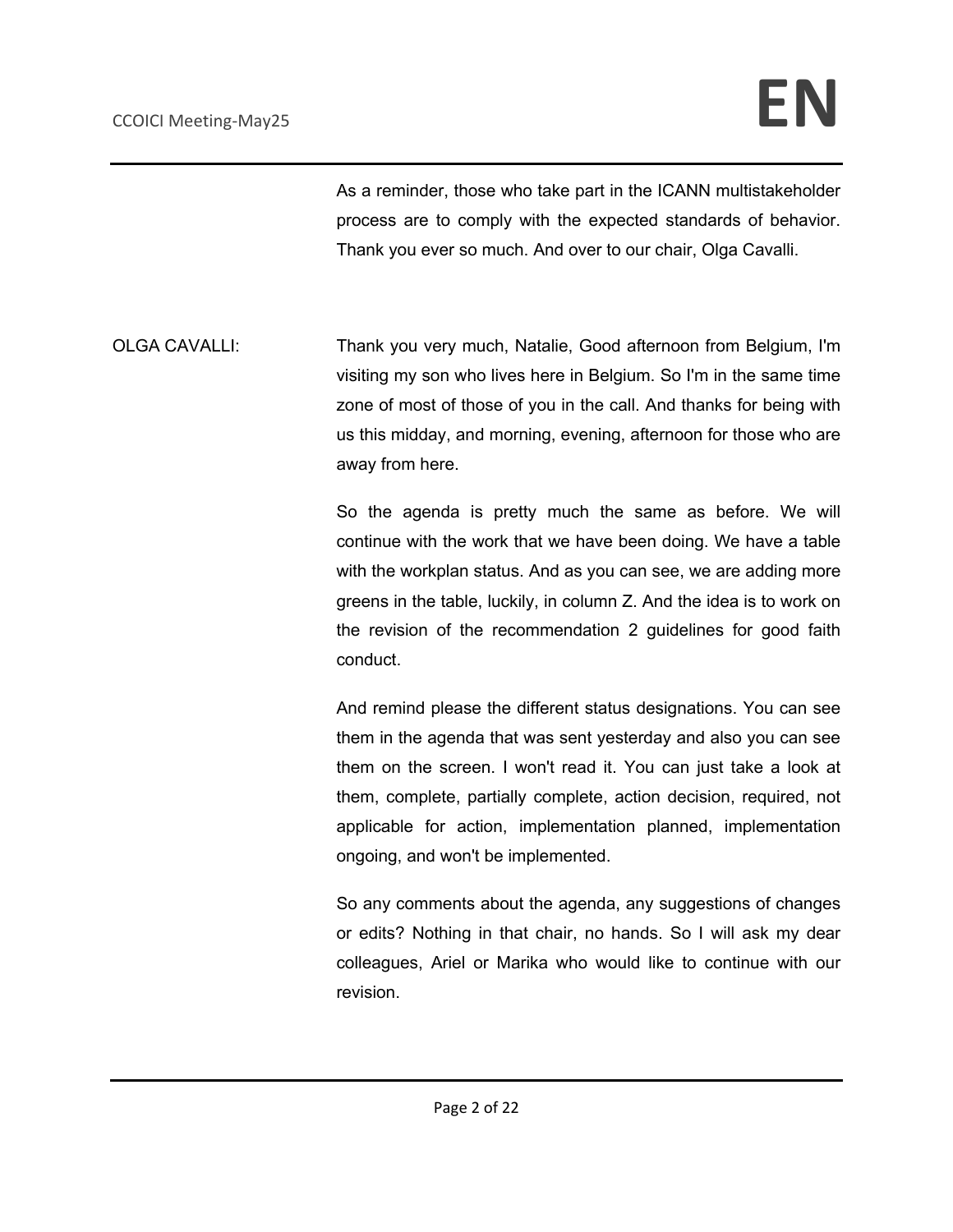# **CCOICI Meeting-May25 EN**

### ARIEL LIANG: Thanks, Olga. So, we will start with the 2.1.2. We actually talked about this recommendation the previous meeting. But after two weeks, I highly doubt anybody remembers the substance and what we discussed. So maybe we should just start fresh. And so 2.1.2, it says must—that's talking about the petition for Board director removal. So the Board director removal petition must be believed by the indemnified party to be true, be in writing, contain sufficient detail to verify facts, if verifiable facts are asserted, 2.1.2.4, supplies supporting evidence, if available, applicable, include references to applicable bylaws and/or procedure If the assertion is that a specific bylaw or procedure has been breached, be respectful and professional in tone.

So this recommendation provides the criteria or content of the petition. So these are the requirements the petition must meet. And below the two screenshots you see the content from the GNSO Council guidelines for Board director removal. So one guideline is for the removal of directors nominated by Nominating Committee, and then the other is the guideline for a director appointed by a SOs and ACs, and they have very, very similar language.

And here, I want to just show you this is basically the requirements for these petitions. And they're very basic and doesn't have a lot of requirements. So what the GNSO Council asked is the names and affiliation of the petitioner, the names and the terms of the affected director, the rationale that petitioner seeks to remove such a director and confirmation that the director was not subjected to another director removal petition so that there's no repetition of process, overlapping process.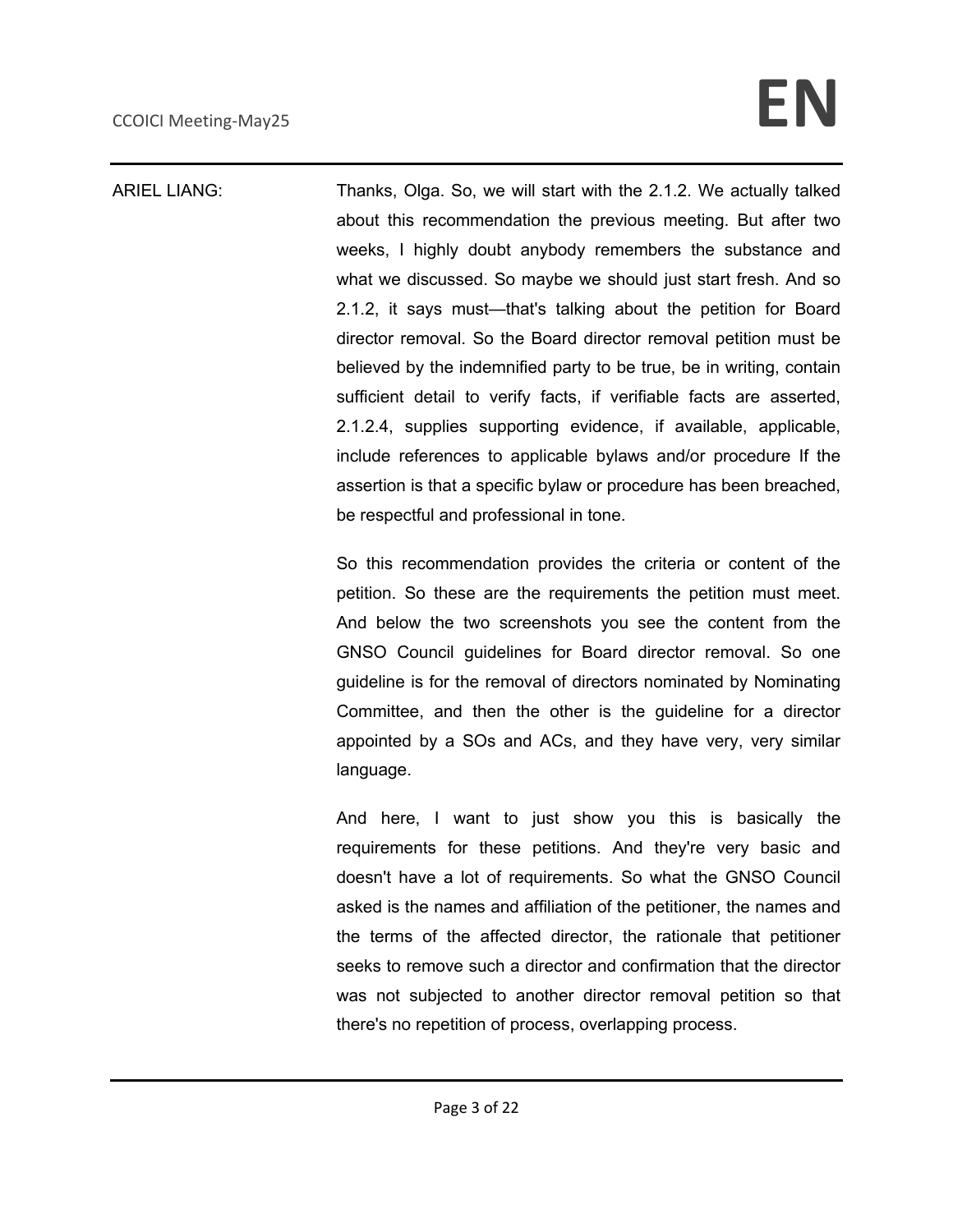These are some really basic requirements for the petition. But the key sentence I want to highlight here is that the petition shall include at least the following. And so this sentence is kind of repeated in both guidelines. And what I want to note here is it's not an exhaustive list of requirements this petition must meet, it's just the minimum requirements for the petition and additional criteria, additional requirements can be added. So there's a lot of flexibility there.

And then, because of this, staff assessment for 2.1.2 is it's not complete, but implementation is planned. And I will provide you the rationale for this. So first, both petitions are not in conflict with the Work Stream 2 recommendation, because as we mentioned earlier, it offers a wide discretion for inclusion of other requirements, criteria and materials to be provided by the petitioner. And there's no restrictive language to say that additional requirements for the petitioner are prohibited to or cannot be considered. And nothing prevents the petitioner to satisfy the Work Stream 2 recommendation following the process outlined in the guideline.

So first, the existing guidelines do not conflict with the Work Stream 2 recommendation. But because the GNSO Council guidelines didn't draw specific and explicit attention to these mandatory requirements in Work Stream 2, from staff point of view, we believe it is necessary to draw that attention to Work Stream 2, because these requirements are mandatory.

And at the same time, there's already building kind of consideration for the GNSO Council to review these guidelines on a periodic basis, or after decisional participant or empowered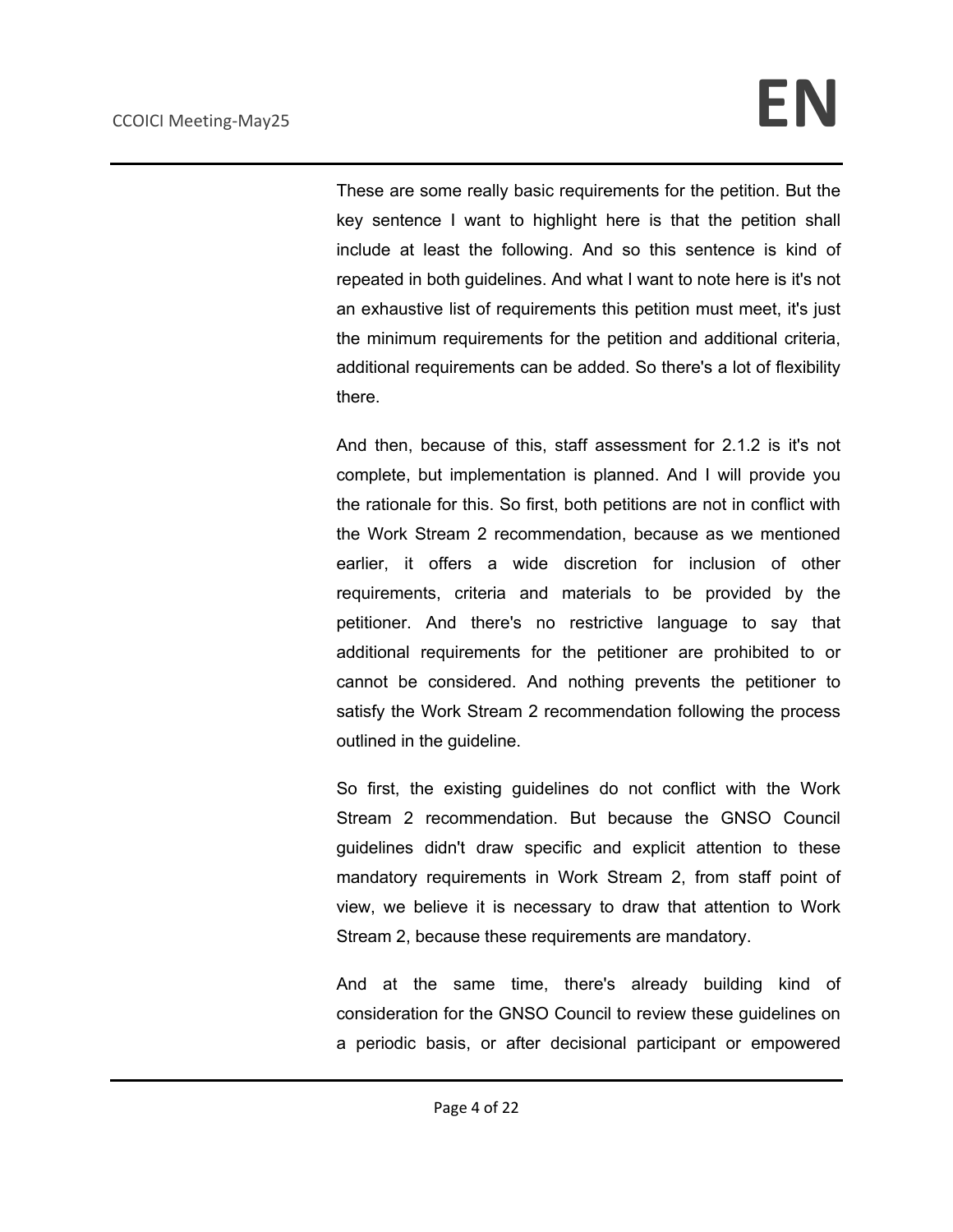community power was triggered. So there's opportunity to review these guidelines and update them. So that's why we believe implementation is already planned, because there's opportunity for the Council to update these guidelines and include these mandatory Work Stream 2 recommendations.

And because of this logic, what staff suggests in terms of completing this recommendation, we have offered two options. But this group can think of additional options. Or if you'd like both, we can do both as well. So it's not really you must choose one, we can do both or we can do something else.

So one option is we could update the GNSO Council guidelines by inserting a phrase in between the petition shall and include at least the following. So we just include this phrase, in addition to satisfying the requirements set out in recommendation 2.1.2 of the Work Stream 2 final report. So I'll just show you what I meant here.

So you can see this highlighted sentence with the red underline and then this is the additional phrase, it's in a box hovering above it. It's in addition to satisfying the requirements set out in the recommendation 2.1.2 of the Work Stream 2 final report. So just insert that in between shall and include so that we take into consideration these [inaudible] requirements for Work Stream 2. And the petitioner, they need to satisfy all these requirements to submit the petition.

So that's one option. And another option is we can simply update the GNSO website where all these GNSO Council guidelines are published, and will just include a note that the petitioner must refer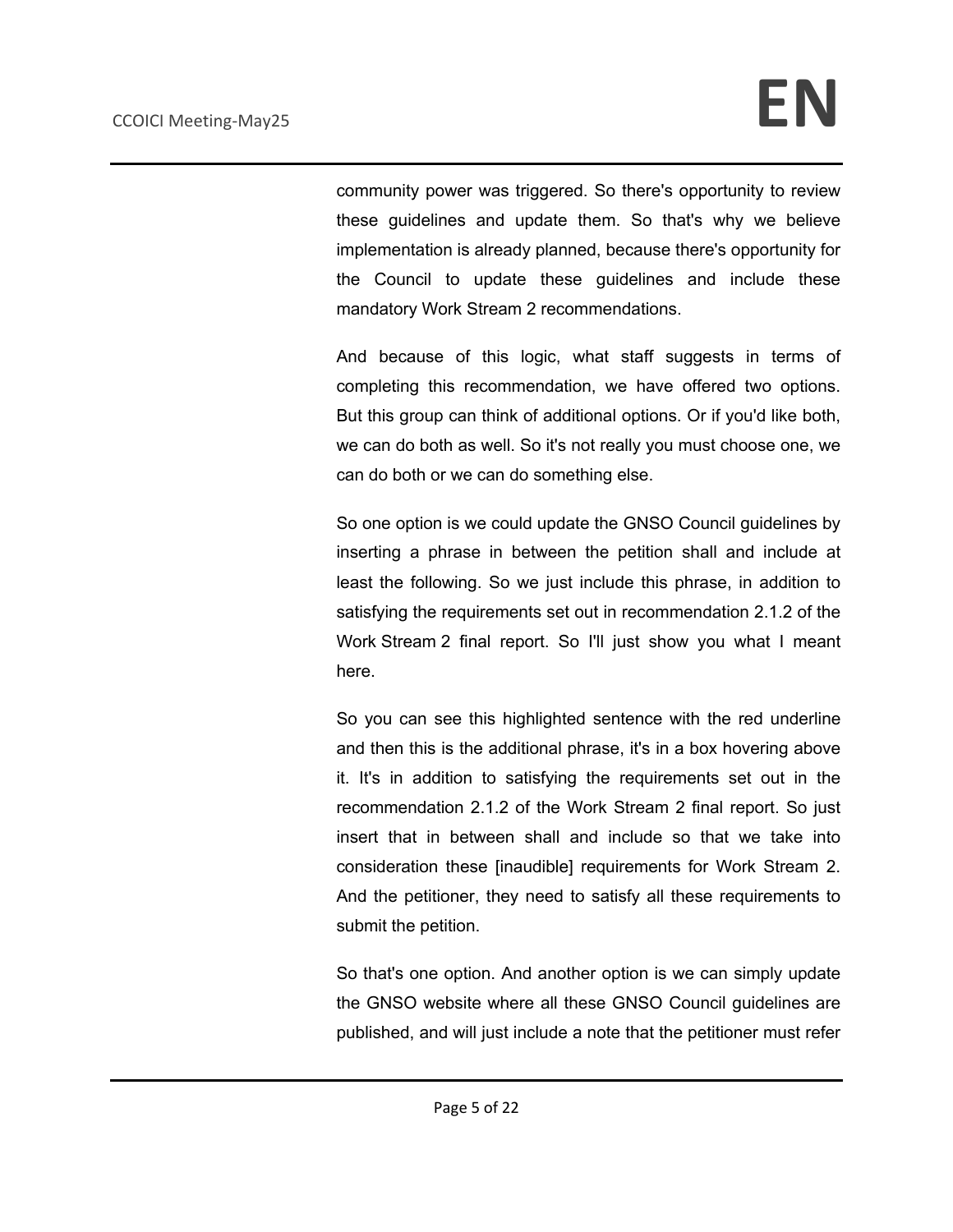to the mandatory requirements outlined in the recommendation 2.1.2 of the Work Stream 2 final report when submitting a petition for removing a board director. So we can just update the GNSO website. And we don't need to touch the guideline itself. Maybe that's simpler. But we can also do both, just to be very precise. So that's the two options that staff is offering. And if you like them, then we can do one of these options or both. And if you prefer something else, we're open to suggestions as well. So that's the 2.1.2 related deliberation or analysis from staff side. I will stop here and see whether there's any comments, questions.

OLGA CAVALLI: Thank you very much, Ariel. I see Manchu, she votes for both. I would suggest also both. I think the more clarification, the better. I don't know, apart from Manju, what do other colleagues think about this suggestion? And thank you very much for the suggestion. Let me check the chat. Manju says both. Hello, Thomas. Welcome. Desiree, "Looks good," but I think it's a comment from before.

> Reactions. Should we take silence as yes, we like both? Thomas says, "I do not really have a preference." Okay. I suggest both. and Manju also. So other comments? "No preference," Antonia. Sebastien, plus one to both.

SEBASTIEN DUCOS: Yeah, to both. Frankly, it's not like I have a—yeah, plus one to both, I guess.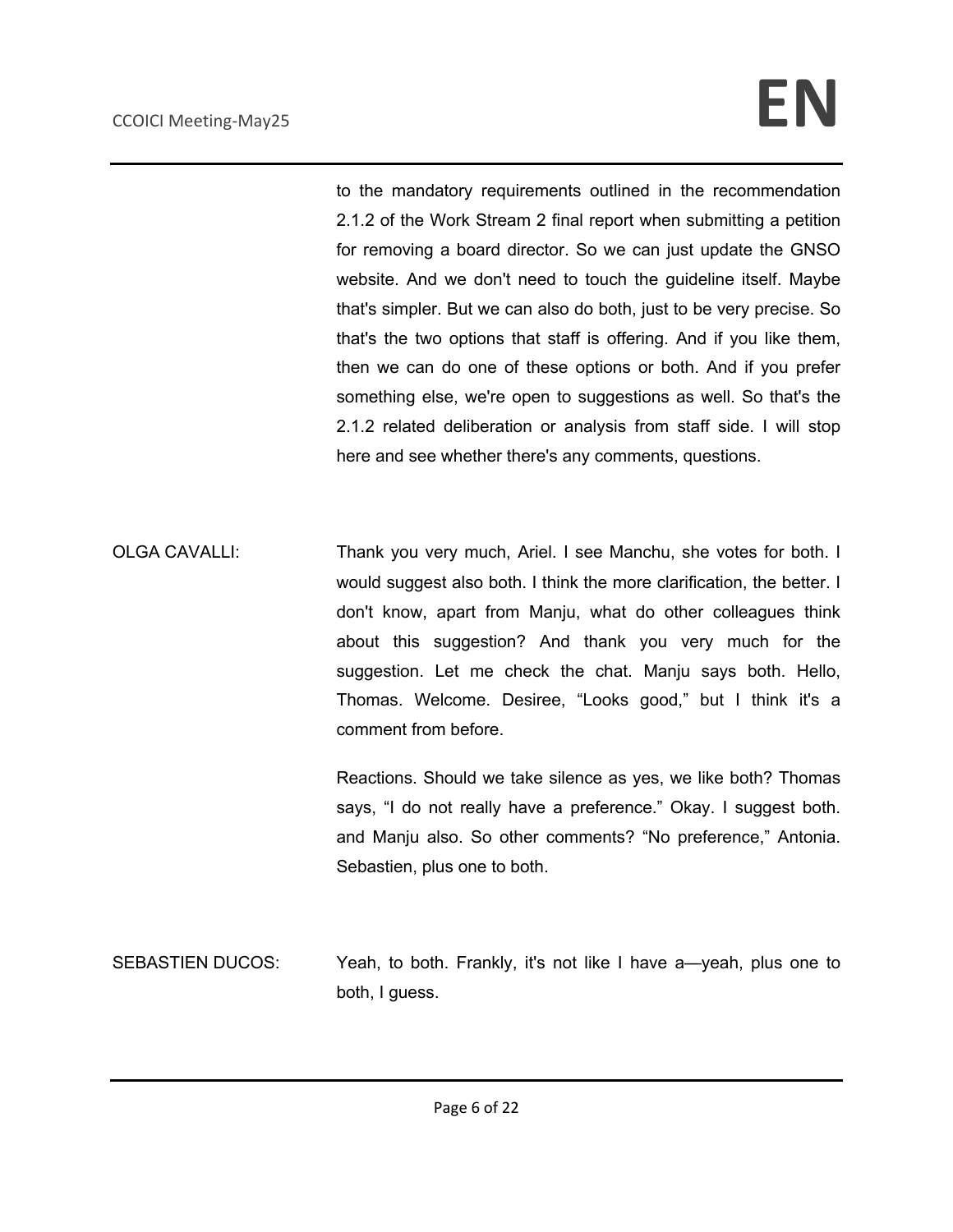- OLGA CAVALLI: Thank you. Desiree, "No preference." My suggestion for both is that it could be more clarifying to have two sources of information about the same issue. But it's only—not a specific reference, but I think it's more clarifying. Okay, so could we agree in both? I'll take silence as a yes. Okay, that's it. Thank you very much for that. Thank you, Ariel. Very helpful. And thank you for all the suggestions. So we keep both.
- ARIEL LIANG: Sounds good. So, we'll just note, the current status, the CCOICI agrees that it's implementation planned. And then I guess we probably need the Council's go ahead, agreement that we're going to do both options. So that will be put forward as a CCOICI suggestion how to complete this recommendation. And then if the Council agrees, and we get this implemented, then we can switch the status to complete.

OLGA CAVALLI: I have a hand up from Thomas. Hello, Thomas.

THOMAS RICKET: Yeah. Hi, Olga. Hey, Ariel, thanks so much for presenting this to us. I mean, we've been indifferent and said that we like both options. So you've done a good job in presenting us with two options that are totally workable. But my question to you is whether you would prefer us to have an opinion. Maybe it's easier for you to have something to lean on and say, "Okay, we've got guidance that we should take one or the other," in which case I would suggest that we go for option two, just for the sake of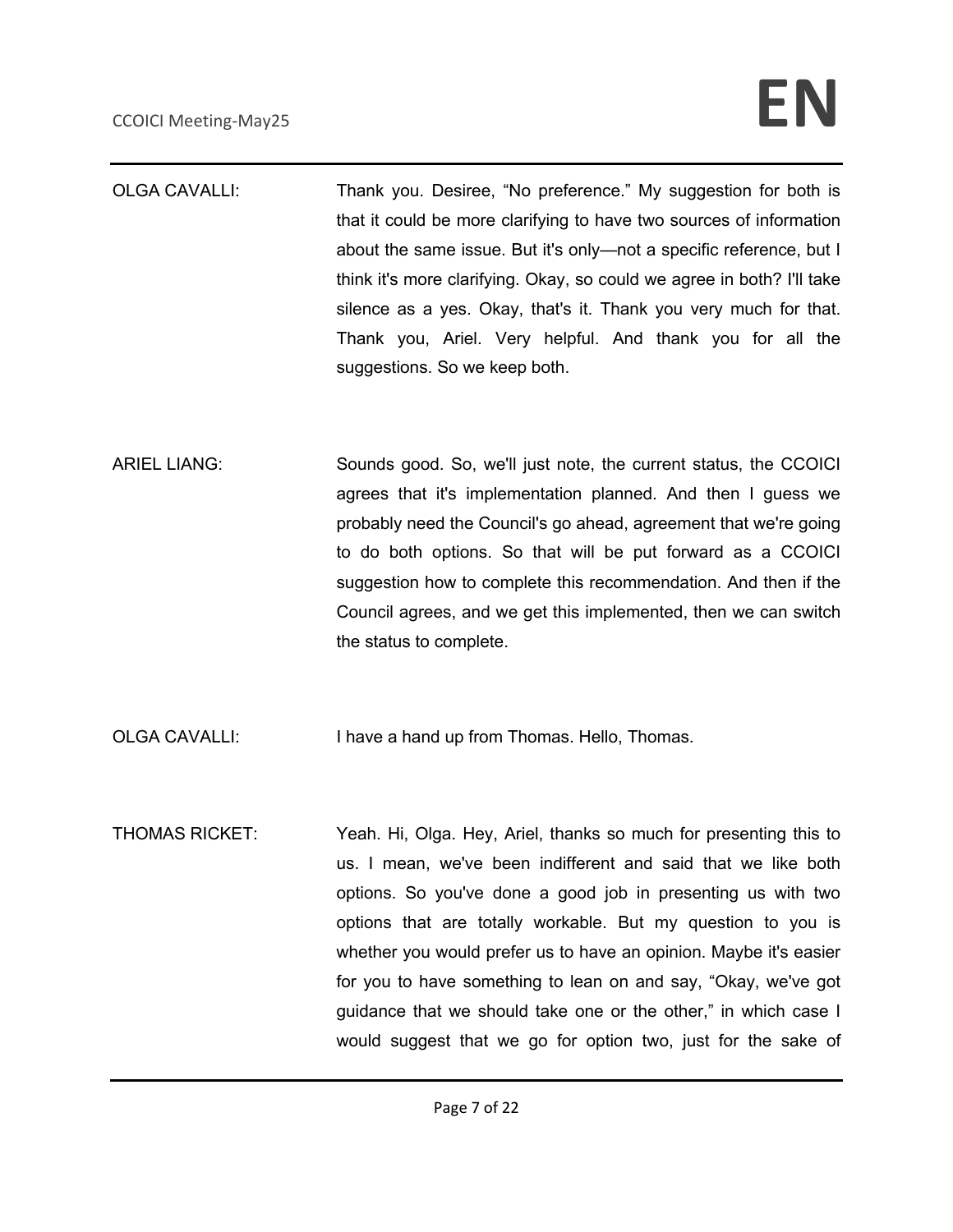picking one. But you tell us if it's easier for you to go back to your team with a clear direction on how to move forward.

OLGA CAVALLI: That's a waste comment. Thank you for that, Thomas.

- ARIEL LIANG: Yeah. Thanks, Thomas. Very considerate. So definitely option two is simpler because we don't need to touch the guidelines themselves. And if we do update the guidelines, then I suppose the Council may need to have at least just general consensus or some kind of simple voting. But maybe we don't need to go for a full-fledged vote, but it will be an official procedure to update the guideline. So if we don't touch the guideline, and then we just update the website, probably it's faster and simpler. So that's my assumption and I welcome Marika and Julie's input on this as well in terms of procedure.
- OLGA CAVALLI: Just one comment. My only comment would be if we don't update the guidelines, maybe people just don't see the website. Maybe it's just an idea. This is why I was suggesting that both could be more complete. Marika is saying nothing to add to what Ariel said. Plus one from Julie. Okay, just a comment. But if you think that with option two, we are okay, I'm okay with that.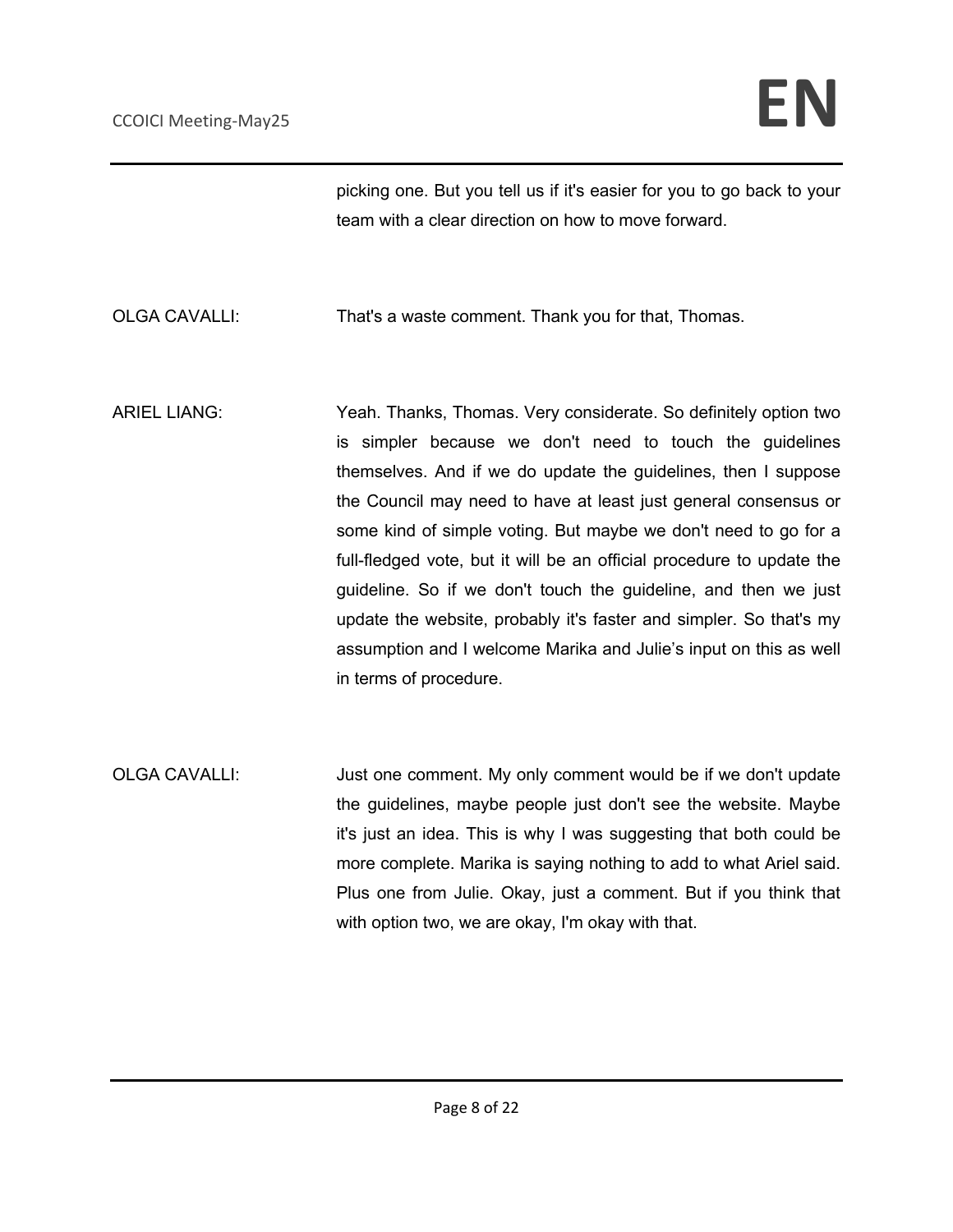ARIEL LIANG: I do think Olga made a really good point, because sometimes people just dismiss what is on the website and then go straight to the guideline itself and when we circulate the guideline, we probably just circulate the PDF of the guideline and don't circulate the webpage where the guidelines are published. So there is a chance someone may miss that important point about Work Stream 2 recommendations.

> So yeah, for the sake of completeness, even if it's a little bit less convenience, I think it's the right thing to do to do both options. And it can just be a simple consensus agreement by the Council that we go forward with both options. I don't see anything controversial about that, and probably wouldn't be too difficult to implement.

- OLGA CAVALLI: You can disagree with me. Just this is my suggestion for both. But it should be a decision from the whole group. Marika says "As this is unlikely to be controversial, the Council may consider this at the same time as it considers the status designations." Question from Marika.
- MARIKA KONINGS: Yeah, I can maybe speak to that. I was just noting, I think as well, the point you made I think is a good one. Indeed, having an online website may not be sufficient for people to pick up on it. And of course, it's easier just to add something to the website. Changing the guidelines takes a little bit more time. But I think from an approval perspective, I think we may be able to kind of present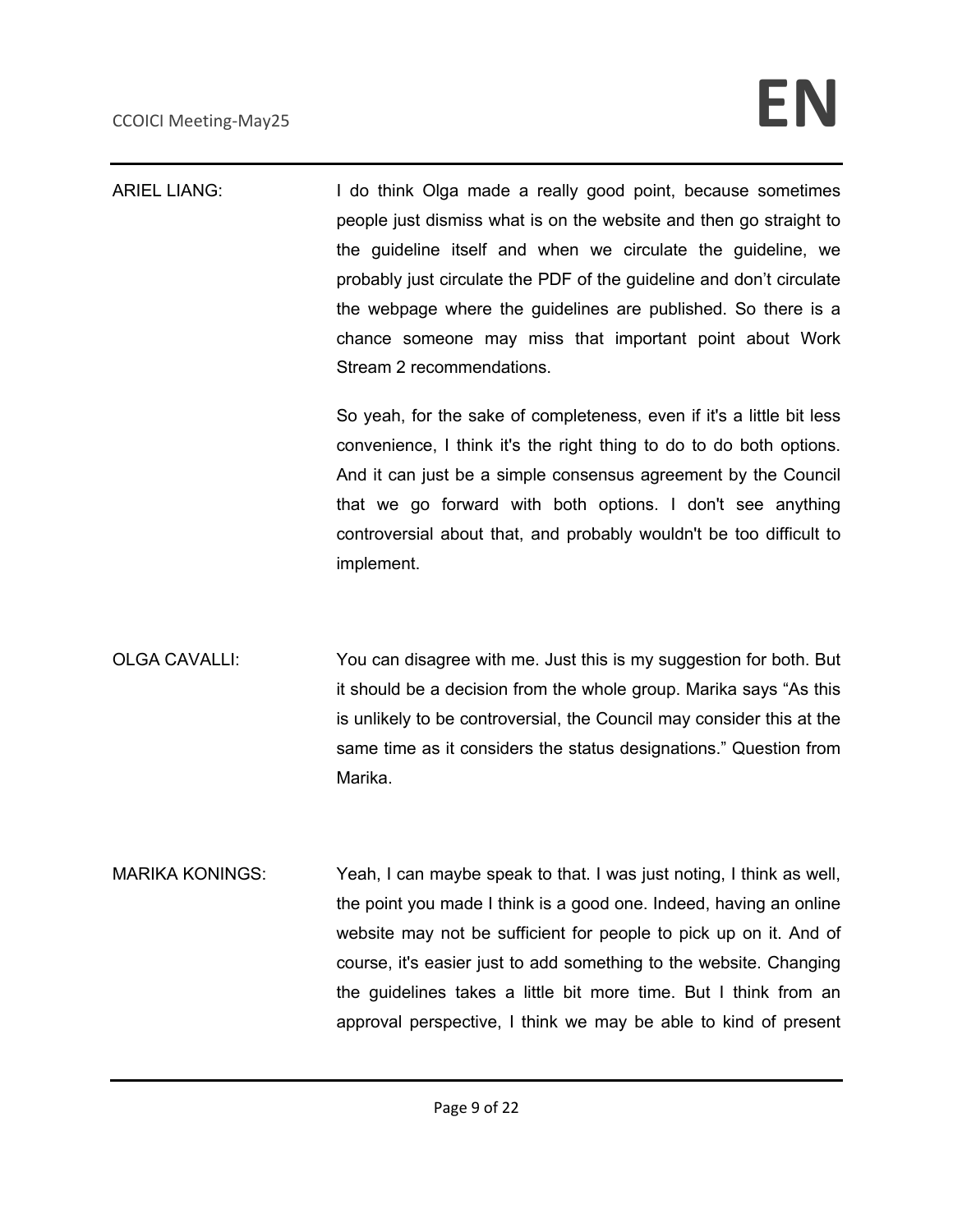# **CCOICI Meeting-May25 EN**

this as a package to the Council. So I think this shouldn't be anything that is controversial. So if that is the case, at the same time as a group presents the status designations, it could also say, "Look, from this specific one, we actually took the liberty to suggest a way to implement this so we can actually note this also as one recommendation that has been implemented." Of course if at that point, the Council says we disagree or we think something else needs to happen, they could still do so, but this doesn't seem to be a controversial issue. So it might be a way of indeed capturing it on both places and doing that at the same time as a Council considers the findings of the CCOICI.

OLGA CAVALLI: I see new generations coming to the meeting, which is very good. New blood. Manju says, "Hello kid." So my suggestion would be keep both for the reasons that we have explained. But of course, I would be okay with number two as well. Any comments, reactions to that? I see none. Thomas, would that be okay with you? Because you made a very good comment about it. Sorry to put you on the spot without warning. Okay, let's keep both and see what GNSO thinks. And we can go ahead.

ARIEL LIANG: So I guess so we can proceed to 2.2.1. That's the next recommendation from Work Stream 2. And I'll just to introduce the text of this. It says recommendations for guidelines with respect to procedures for consideration of Board removal notices by SOs and ACs to include reasonable timeframe for investigation by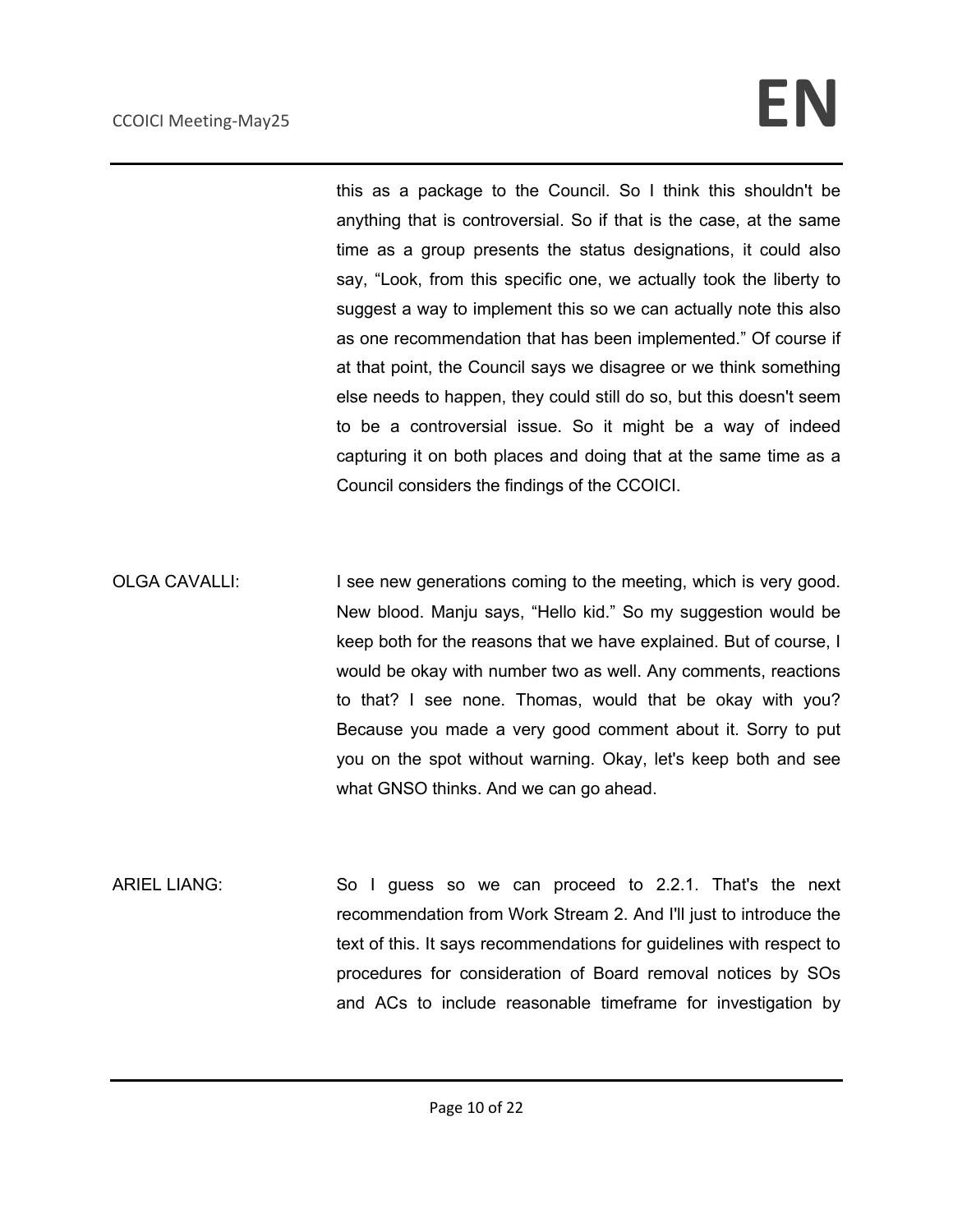SO/AC Councils or the equivalent decision-making structures if the SO and AC deems that an investigation is required.

So this actually has already been covered by the GNSO Council guidelines. And when we talked about the guidelines in a previous meeting, you probably remember, there's like six different steps how a board director removal could happen. And step two is regarding a dialogue between the affected director, the petitioner, the Board chair, or vice chair, and a GNSO representative on the EC administration to investigate the matter. And then step three in the guideline talks about how the GNSO community can provide feedback on the petition.

So you will see the yellow box indicate the section number of both guidelines regarding these two steps. And just want to note that for the nominating director removal, there's additional feedback period for the GNSO community regarding whether the GNSO wants to be a supporting group that supports another group's position for removing a NomCom appointed director.

So there's an additional opportunity there too So basically, all these guidelines provide the opportunity to investigate the matter, and also the opportunity for the whole GNSO community to provide feedback and input on the position. And that's why we believe this recommendation is completed.

And the second element of this recommendation is about a reasonable timeframe. And I will show you next, but maybe I can just quickly show you the text in the guidelines about GNSO community feedback on the director removal petition. So this is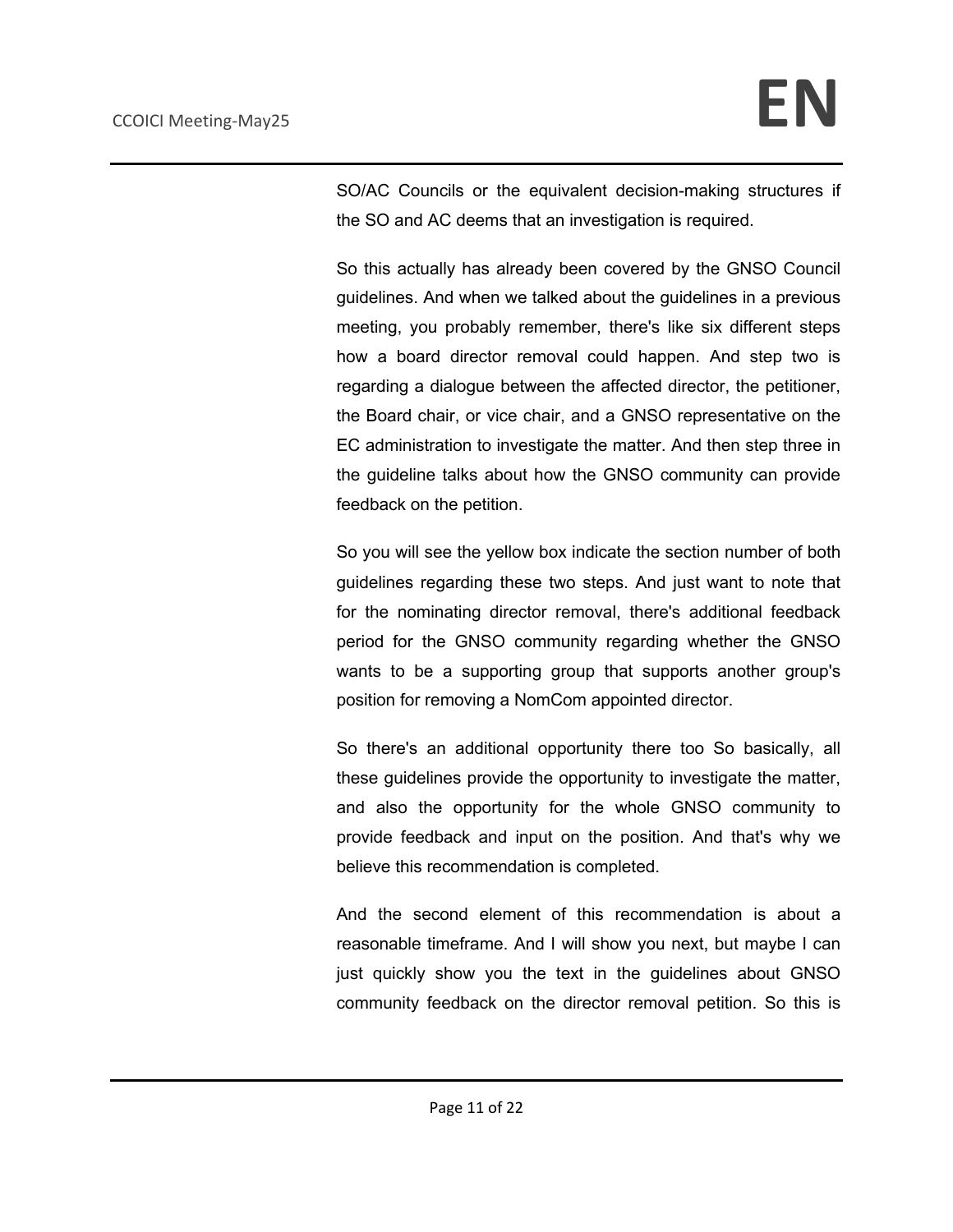the language in the guideline. And it's almost the same for both guidelines.

So basically, it just says the stakeholder groups and constituencies will be asked to provide feedback, opinions or comments on the merit of the petition. And there will be a time period, the 15th day into the petition period, that's the deadline to submit those GNSO community input. And then the Council leadership will work with the support staff to compile the comments, categorize them to make it easier for the entire Council to consider the GNSO community input for this petition.

And then 4.3.3, that's talking about the GNSO community is another opportunity to provide feedback on a petition from another group regarding a NomCom director removal. So this is not related to removal of a GNSO appointed director, but for NomCom there's opportunity to do that.

And then this is the timetable for basically conducting the dialogue and providing GNSO community feedback on the petition. And you can see it's day 10 into the petition period. It's a deadline for invites parties to have a dialogue. And then day 15 is the deadline for the GNSO community to provide feedback on the petition.

And it's a really short period of time to do both things, to do those investigations. Because it's an ICANN bylaw mandated deadline, is by I think day 21 of the petition period, each group must decide whether they support the petition or not. So that's why we have the really kind of short time period to conduct these two things. And that's within the timeframe required by the ICANN bylaws.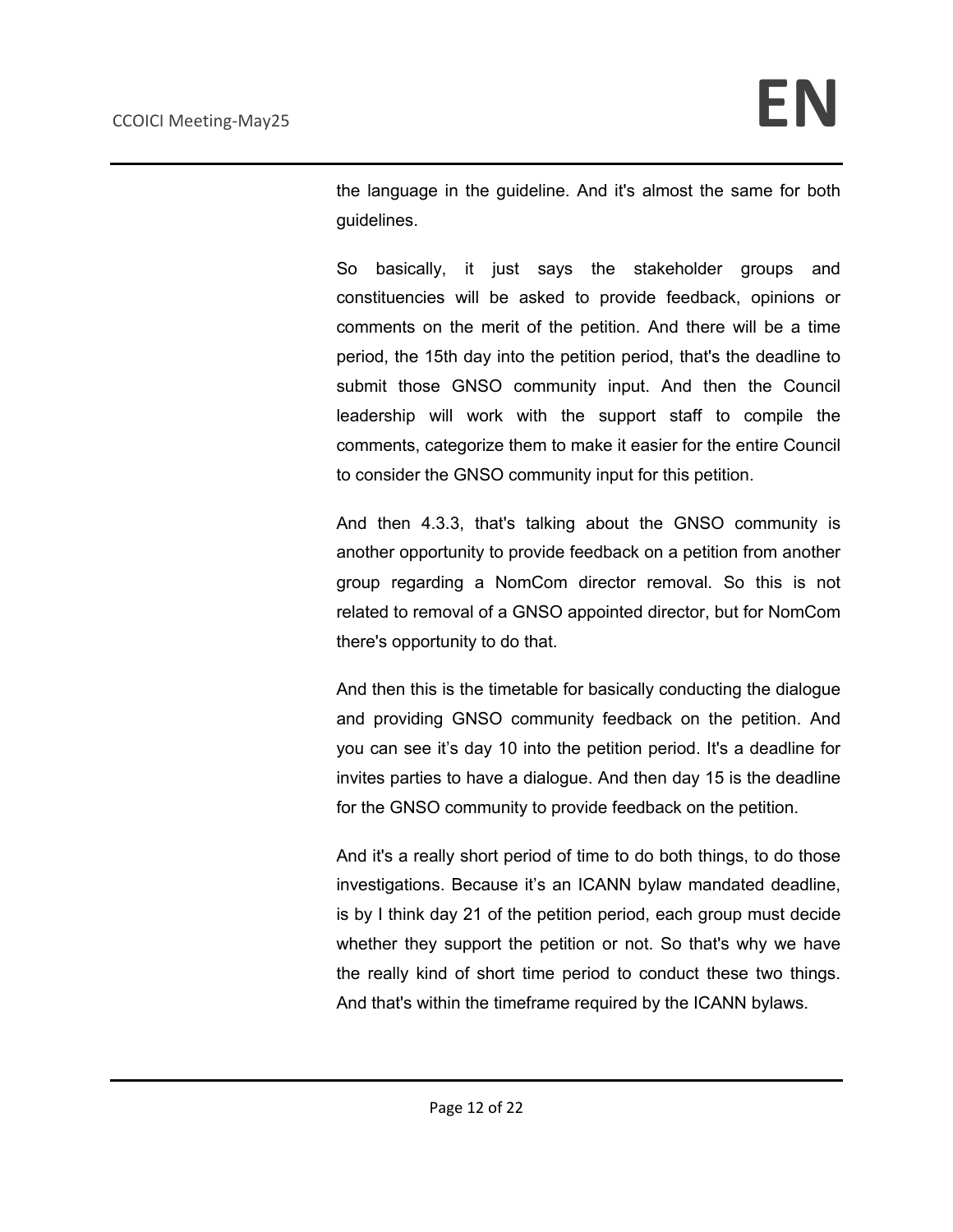So yeah, so with these considerations and because the guideline already provided these elements regarding mastication and regarding the timeframe, so we believe this recommendation is completed. So I will stop here and see whether any comments, inputs, questions about this recommendation.

- OLGA CAVALLI: No comments in the chat? No hands. I think I agree that it's complete. But what do others think? Desiree says, "We certainly didn't want to change the bylaw mandated deadline." Manju agrees. Sebastien, "I agree. It looks complete." Antonia agrees. Flip agrees, Wisdom agrees. I think we are okay. Thank you for that, Ariel. And yeah, we agree that it's complete. Wonderful.
- ARIEL LIANG: Thank you. So staff will record this as completed based on CCOICI's assessment. And thank you for everybody's input. So we can move on to recommendation 2.2.2. The recommendation reads, "Period of review by the entire membership of the SO/AC provided that SO/AC organizational structure customarily provides review for individual members, otherwise period of review by those empowered to represent the SO/AC in decisions of this nature."

So this one is very much related to 2.2.1 because it's related to the GNSO community feedback on the petition. And we already saw the language in the previous recommendation. And as a reminder, section 4.2.5 in both guidelines provides instructions or guidance regarding how the community of GNSO can provide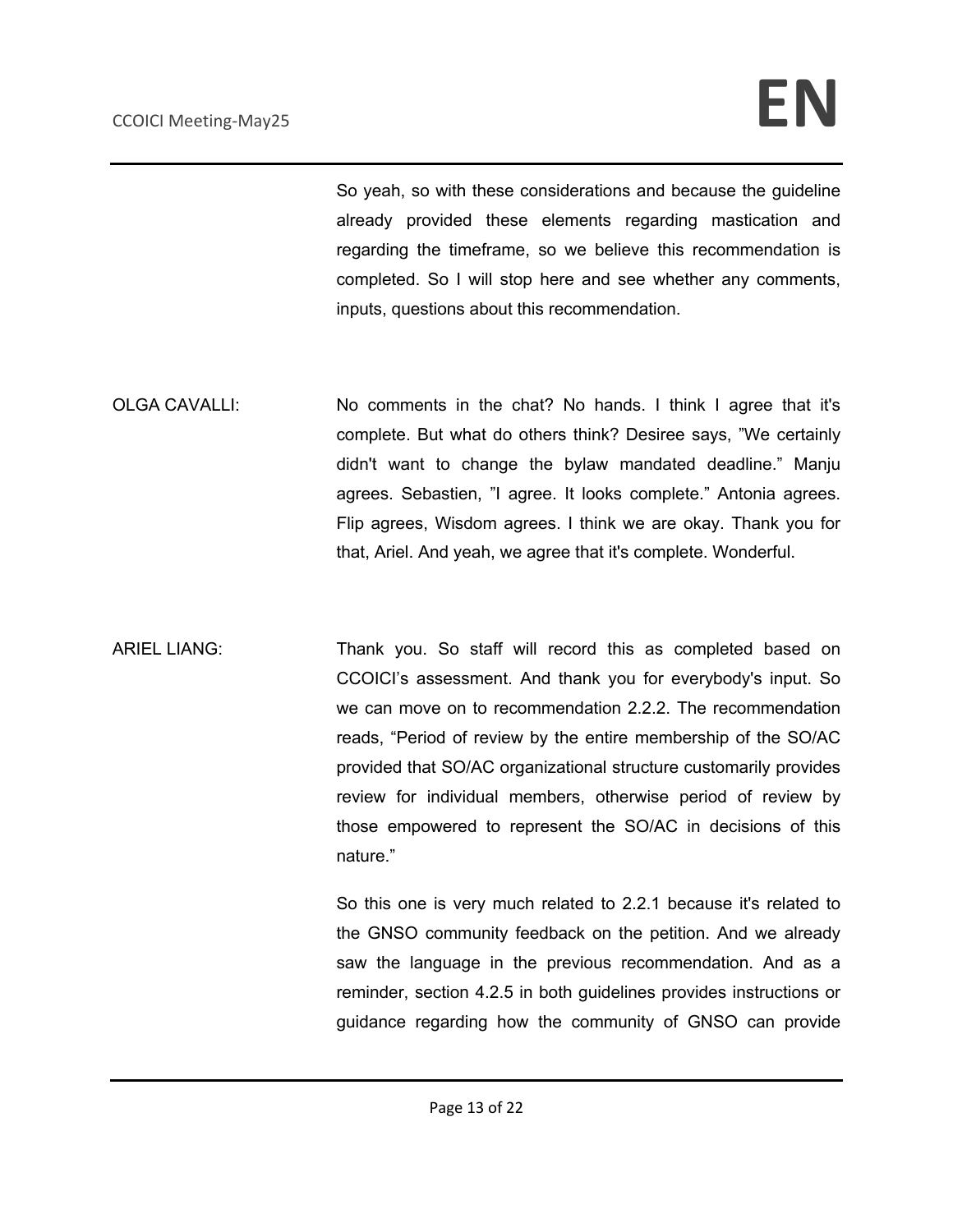feedback on the Board director removal petition. And so that's why we believe this recommendation is completed, because yes, that guideline provides guidance regarding how to let the entire GNSO community membership to provide feedback, input on the merit of this petition so that the Council can take this input into consideration when making a formal decision of whether to support or object to such a petition. So that's why we believe this one is completed as well.

- OLGA CAVALLI: Many thanks, Ariel. Comments, reactions? Just reading the whole rationale. Okay, so I myself agree with the suggestion made by staff assessment on 2.2.2 as complete. I think we're okay. And let's take silence as that we agree. And then maybe some reactions in a moment. Agree from Sebastien. Desiree agrees. Antonia and Flip. Okay. Thomas. Thank you. Okay, I think we have enough momentum about the agreement. So let's go on.
- ARIEL LIANG: Thanks, everybody, for the input. So 2.2.2 is an easy one. And now we're at 2.2.3. The content is consistent and transparent voting method for accepting or rejecting a petition. Such voting may be by the entire membership, or those empowered to represent the SO/AC in decisions of this nature. So, again, from staff point of view, we believe this recommendation is also completed, because the GNSO Council guideline regarding step four, the Council decides whether to accept or reject the director removal petition, has already covered the voting method and different details, how the decision can be made.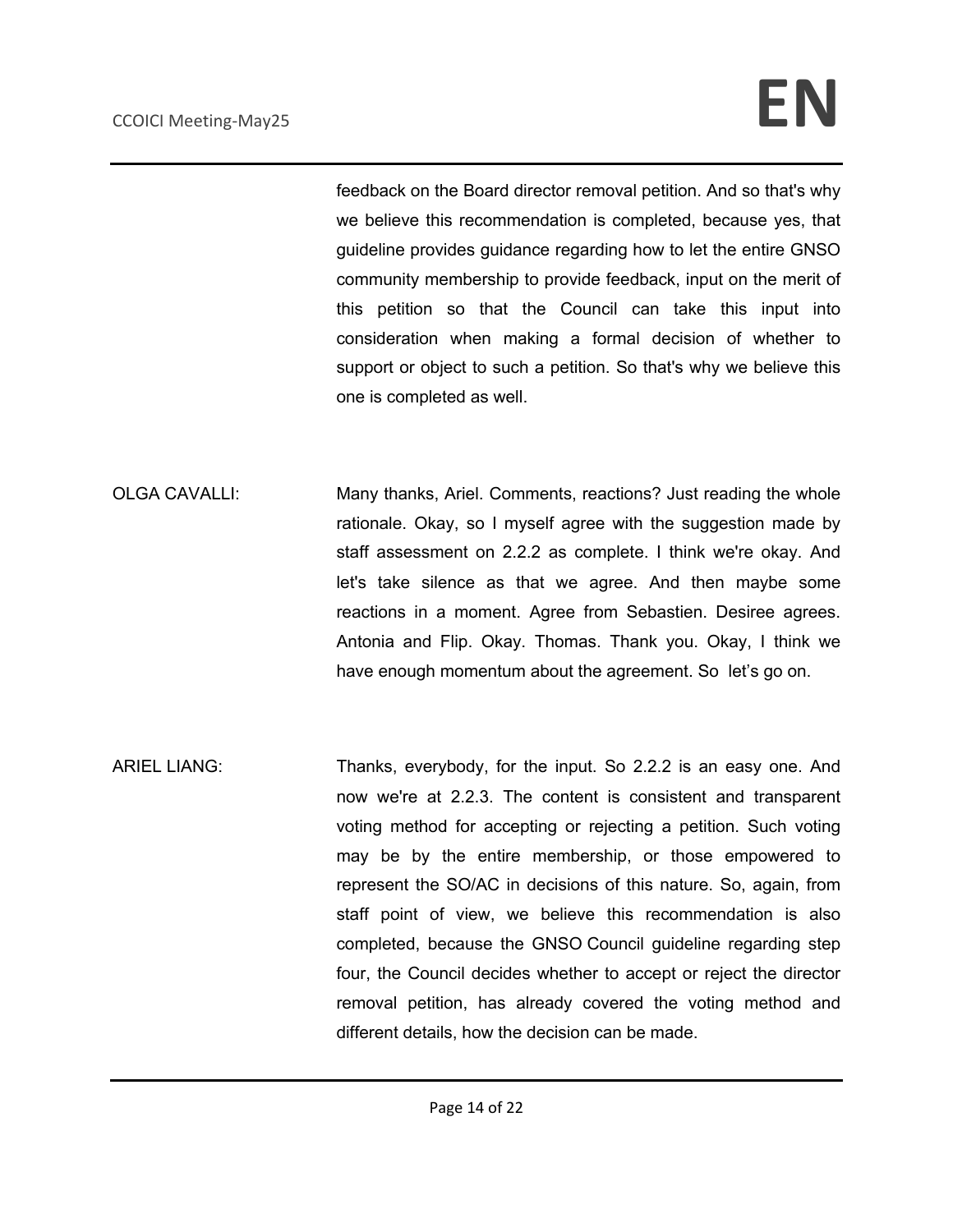And in particular, that section 4.2.6 in both guidelines, it talks about the Council decision on whether to accept petition. And then also in the NomCom director removal guidelines, section 4.3.4 is regarding how the Council can make a decision on whether to become a supporting decisional participant for a petition from another group regarding NomCom director removal. So it covers this voting method.

And maybe I can show you how it looks, like because I didn't take screenshots of that, because it's quite long. So you can see this is the SO/AC director removal guidelines. So basically a guideline how to remove a GNSO appointed board director. So it says the Council need to meet no later than the 20th day of the petition period to make such decision. And also, it talks about the voting threshold. So in order for the Council to accept such a decision, it needs at least three fourths of the GNSO house that appointed such a director. Nevertheless, the full council will participate in this vote. So the voting threshold is mandated in the ICANN bylaws and we repeated this bylaw requirement in the guideline as well.

And following this is regarding the factors were considerations when the Council take the vote on whether to support or reject such petitions or the rationale why such a petitioner seeks to remove the director and whether there's dialogue happened between the director, the Board chair and the GNSO representative on the EC administration. So one of the investigation element, whether that was done.

And then also the other feedback, input, views exchanged during the dialogue. And also feedback, views, input received from the GNSO community regarding the petition, and in the importance of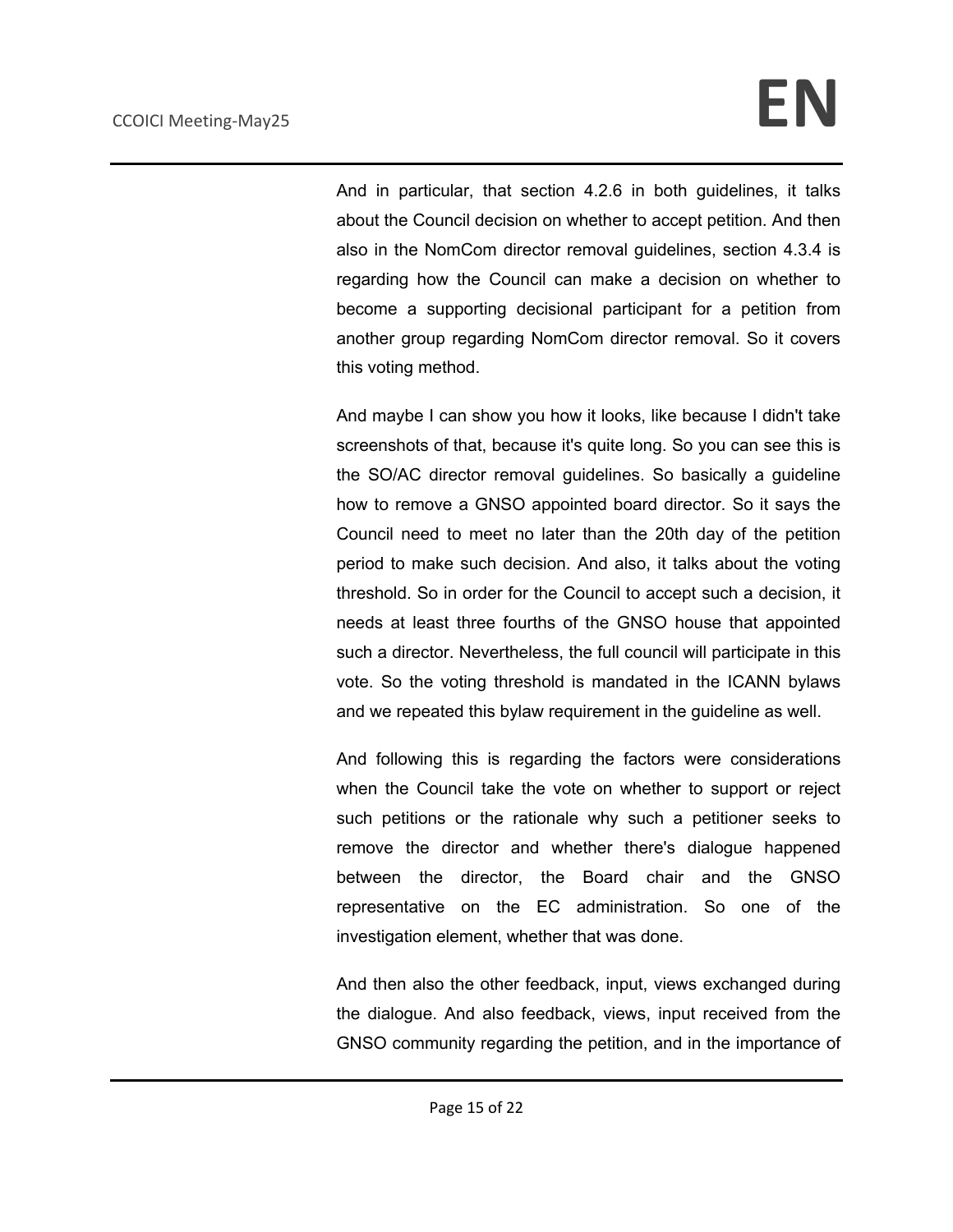the matter for the GNSO community, and also other factors deemed relevant by the GNSO Council. So the decision making needs to take into account all these elements.

And then I think this part of the section talks about if Council decides to accept the petition, it needs to also request the ICANN to hold a teleconference call prior to the community forum to discuss the matter with the entire ICANN community. So that's bylaw required elements.

And I won't talk about the other part of this guideline. But you can see that the guideline provides a pretty good detail how the Council can conduct such votes to decide whether to accept or reject the Board director removal position. So that's why we believe 2.2.3, this recommendation is completed as well. So I will stop here and see whether there's any reactions, comments, questions for this recommendation.

OLGA CAVALLI: I agree with the rationale and I agree that it's complete. Comments, reactions? No hands up. Manju, since it's a green dot, I think it's okay. Right? I'm not good with these reactions. I never see where to raise hand and all that. Thank you, Antonia. Agree. Manju agrees. Plus one from Sebastien. Wisdom agrees. Thank you. Thomas agrees. I think we are in agreement. Flip said he will be back in a moment. Desiree agrees I think we can move on and then check with Flip If he's okay with this. Oh, agrees. Okay, you're back. Thank you. Perfect agreement.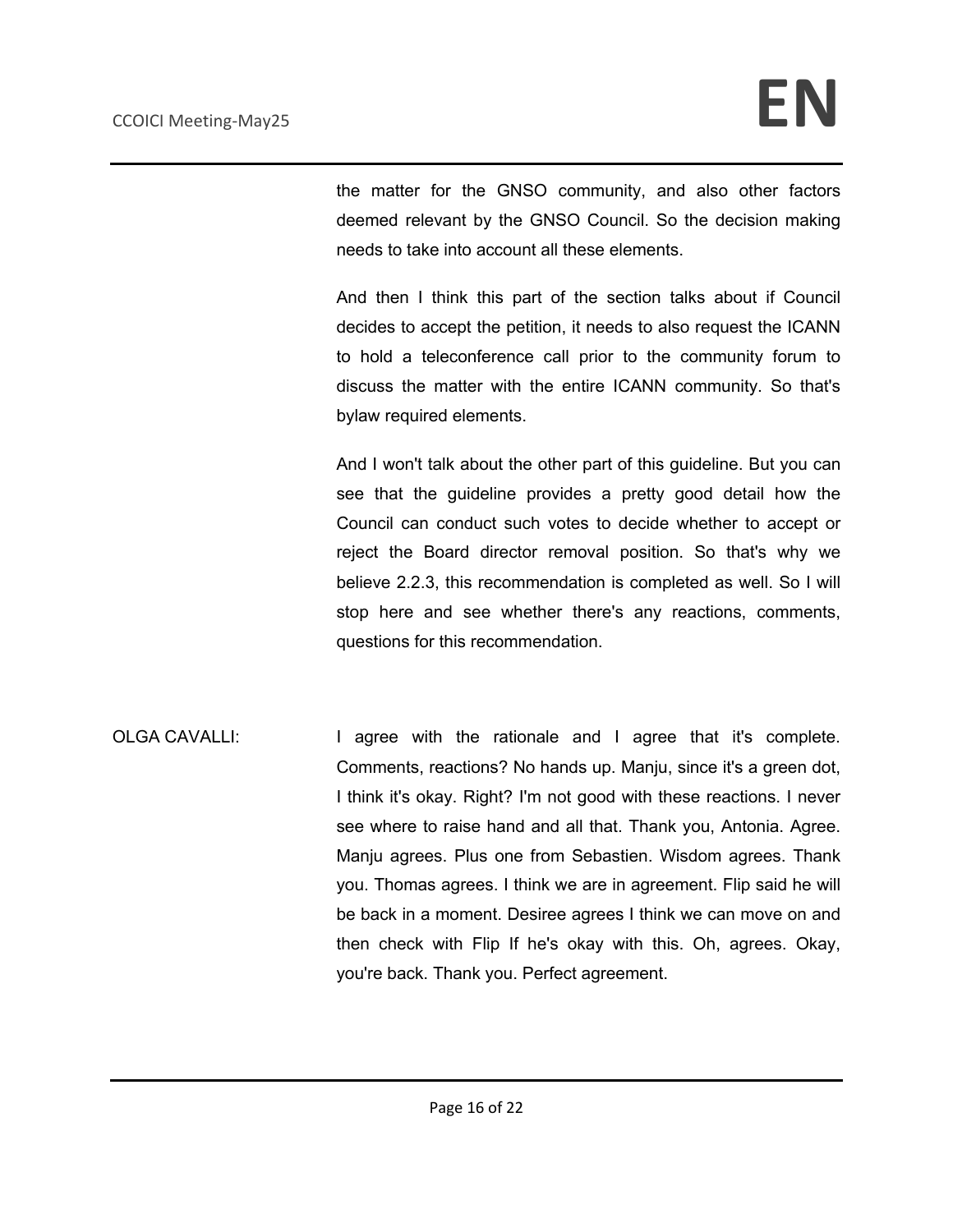ARIEL LIANG: Thank you, Olga and everybody, for the inputs. We're going very speedily. We're almost at the end of recommendation 2. And I think kudos to the drafting team that developed all these guidelines. So that's less work to do for the Council at this point in time. So definitely kudos to them.

> This is the last recommendation, 2.2.4. It says documentation of the community process and how decisions are reached. So that's regarding when the Council made the decision whether to reject or accept the petition, it needs to have documentation about the process itself, and also inform the EC administration and other decisional participants so that they can reference all these materials and understand how the decision was reached.

> And that, we believe, from staff's perspective, is also completed, because section 4.2.7 of both guidelines provide guidance regarding how the GNSO can inform the community and other decision al participants and the EC administration regarding the acceptance of the director removal petition. And in addition for the NomCom director removal guidelines, there's additional an additional step if the council decides to be a supporting decisional participant for the petition from another group, then there's a notification to ICANN, other decisional participants and EC administration regarding the acceptance of that petition.

> So that's why we believe this is completed and then maybe I can take you to the guideline itself so you can take a look how the language looks like. So it's 4.2.7 in both guidelines. So we're looking at the guidelines for GNSO appointed Board director removal.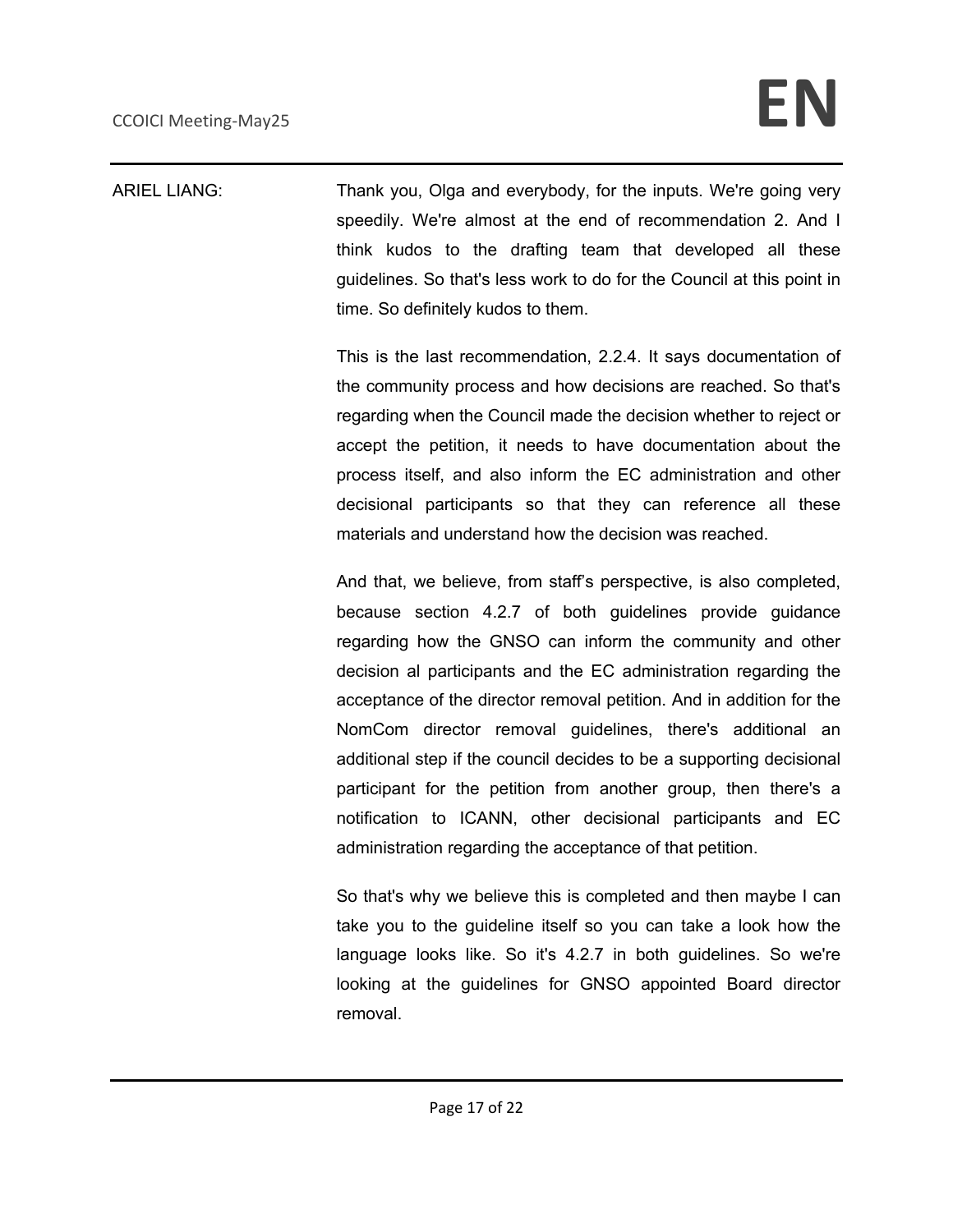So it says within 24 hours after the decision is made regarding the acceptance of the petition, the GNSO representative on the EC administration shall promptly provide the petition notice to the EC administration, other decisional participant and ICANN Org, and in the notice it must include the petition, the rationale for the petition, the Council decision as supporting rationale in reasonable detail, the contact information for the EC administration's GNSO representative, a conference call prior to the community forum as requested, and statement as to whether the community forum is to be held during the next ICANN public meeting.

So this is some of the requirements for the petition notice. And I just wanted to highlight that it needs to include the rationale for the petition and also the GNSO Council's decision and supporting rationale in reasonable detail so that these two items satisfy the requirement for 2.2.4 of the Work Stream 2 recommendation. So that's why we believe this recommendation is also completed. And I will stop here and see whether there's any comments, input, reactions.

OLGA CAVALLI: So the text that you just read with all those details that will be informed is what we say it's informed. So this is what we're referring. Can you go back to the slide, please? When we say inform the community, it would comprise all these points, bullets that you just showed? Okay.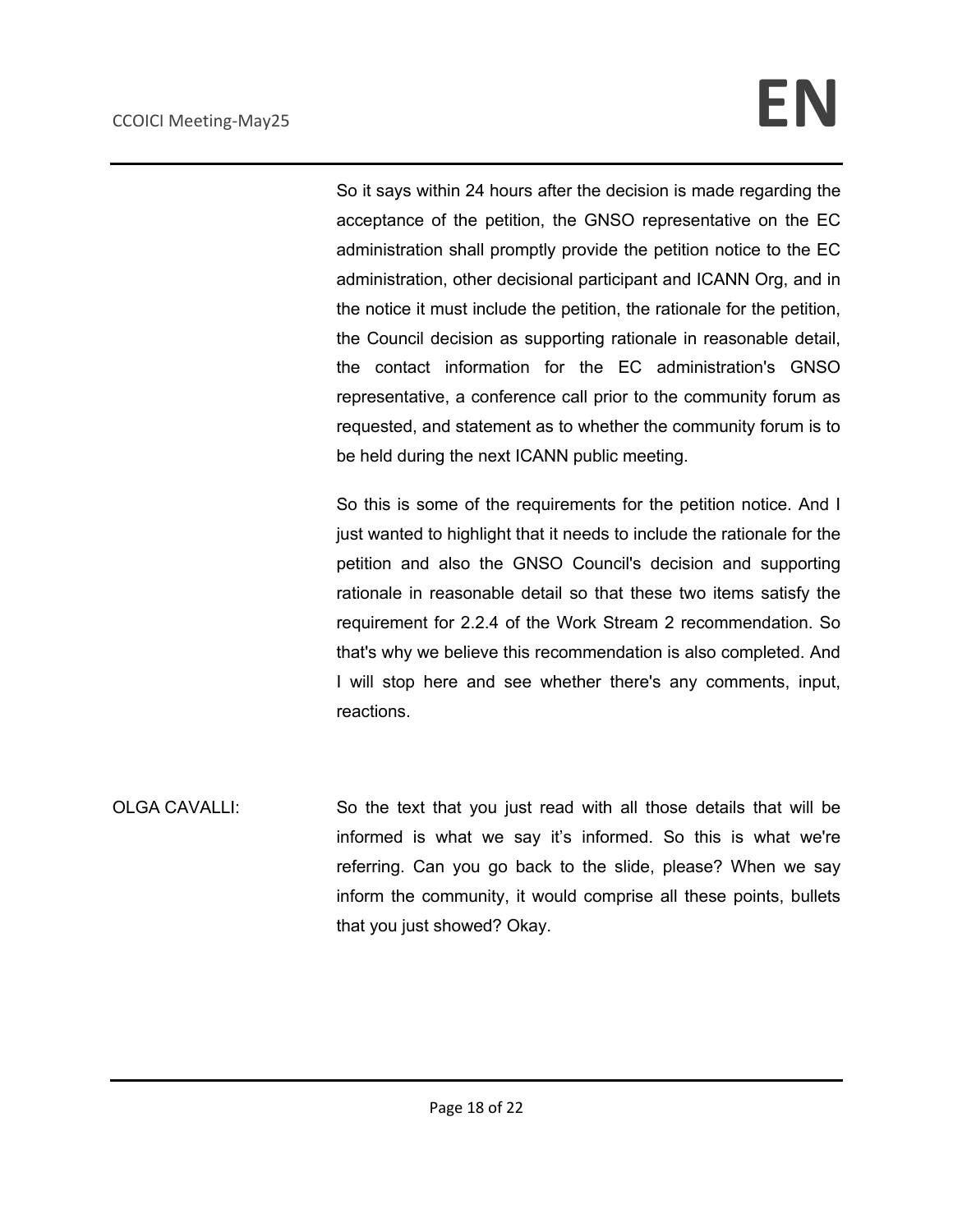# **CCOICI Meeting-May25 EN**

ARIEL LIANG: Yes. So the bullets I showed is—so to inform the community, there needs to be some kind of official notice or statement from the Council. And then the guideline provides what needs to go into those notice, and in particular, the rationale why the Council decides to support the petition, it needs to include there, and also the original rationale provided by the petitioner. So those are all required elements for such a notice. And so in that way, it serves as the documentation of the process how the decision was reached.

- OLGA CAVALLI: Okay. Comments, agreements, reactions? I don't want to influence the audience. Okay, I see no reactions. I personally think that I agree with the fact that you consider it complete. Sebastien, "Looks complete to me too." Desiree, "Seems complete." Manju, thumbs up. Flip, "Indeed." Plus one from Antonia. Thomas, plus one. Wisdom, "Good." Okay, I think we are in agreement. Thank you very much for that, Ariel.
- ARIEL LIANG: Thanks, everybody, for the input. So we have successfully completed the assessment of recommendation 2 of Work Stream 2. So I'm wondering from Marika or Olga, what you think, should we continue and start tackling recommendations 6? Or should we stop at this point and give folks back some time? I'm open to suggestions. And I just want to note that for recommendations 6, there's no slides. My original plan is to just look at the background briefing document because it provides pretty sufficient detail. And also, these recommendations are much more straightforward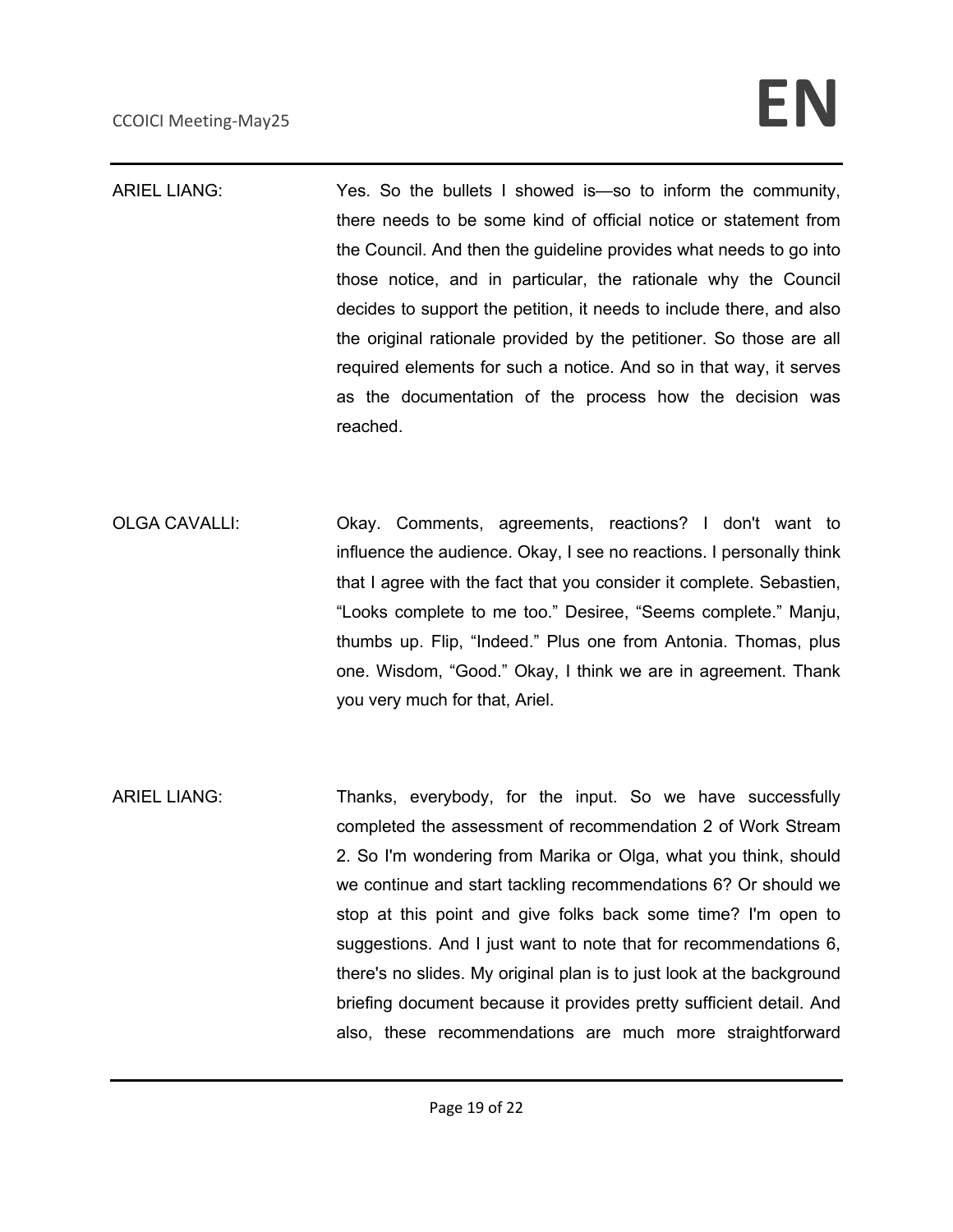## **CCOICI Meeting-May25 EN**

compared to recommendation 2, because it's related to the existing practice and accountability related procedure in the GNSO Council. So we don't really need a lot of refresher or background briefing on these. They can just be talked about amongst ourselves. And I see Desiree says "Some extra time is always appreciated." I'll stop here and see whether others have input.

- OLGA CAVALLI: Thank you very much, Ariel. And thank you, Desiree, for the comment. My suggestion would be that we stop here. Marika, what's the idea for the weeks before the ICANN meeting? Are we having CCOICI meeting right before ICANN, or we're just meeting there? What's the idea for the agenda?
- MARIKA KONINGS: Thanks, Olga. The next meeting is scheduled in principle for Wednesday, the 8th of June at the moment. But of course, if that impacts anyone's travel or work leading up to the meeting, we can of course discuss if that doesn't work. I think we haven't scheduled the next meeting yet. But I think the idea is to give people the week off after the ICANN meeting and basically push it to—I'm looking probably at, I don't know if Nathalie has the dates at hand, because I remember talking to someone about that. And I'm just looking at my calendar.

So I think that takes us kind of two weeks after the Hague meeting, so people have the week after off and then kind of restart conversations again. that's at least at the current planning. But as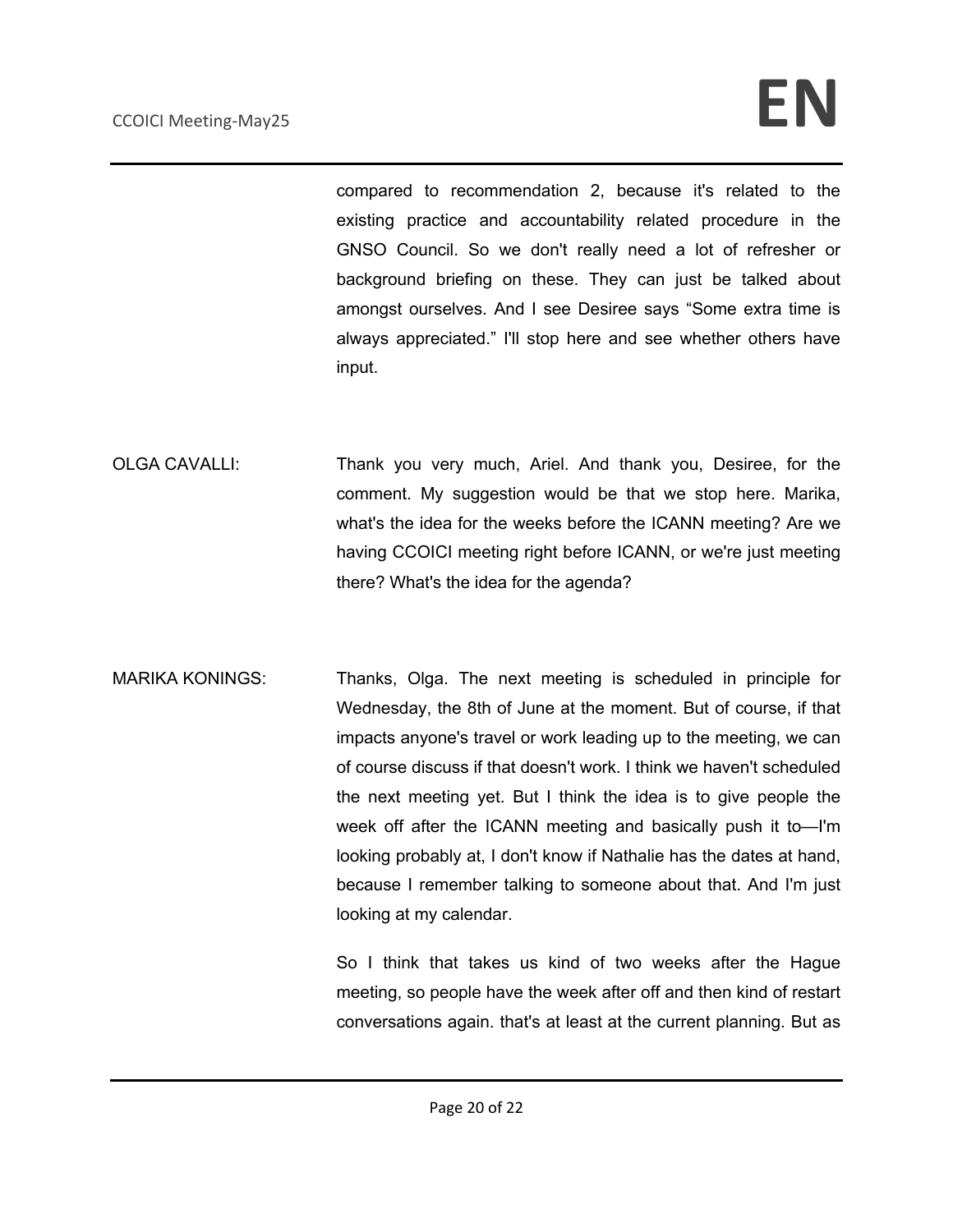said, if there are challenges with meeting the week before the ICANN meeting, we can of course reconsider that.

OLGA CAVALLI: Do we have due dates for our work that we have to comply with, something that we have to have in mind in relation with our agenda?

MARIKA KONINGS: No, in principle, not. I think we're actually going pretty smooth. As a Ariel said, we're going through these quite swiftly. From my perspective, if we could have the meeting on the 6th of June and try to get through the accountability recommendations—and I'm probably looking at Ariel, I think quite a few of those are also straightforward and already being dealt with.

> So if we could kind of do that, because then I think the last remaining item is to look at the human rights framework, which is probably a bigger question. And we probably need a bit of time as well from the staff side to get our head around it and see how to best frame that conversation. So if people are willing and available, it would be good to meet on—I think that's the 8th of June. And then of course, we would reconvene after, we can give everyone maybe a break after the ICANN meeting to take a rest before we restart conversations.

OLGA CAVALLI: Thank you very much, Marika. My suggestion, if you agree, we could start here and reconvene in two weeks and go on with our